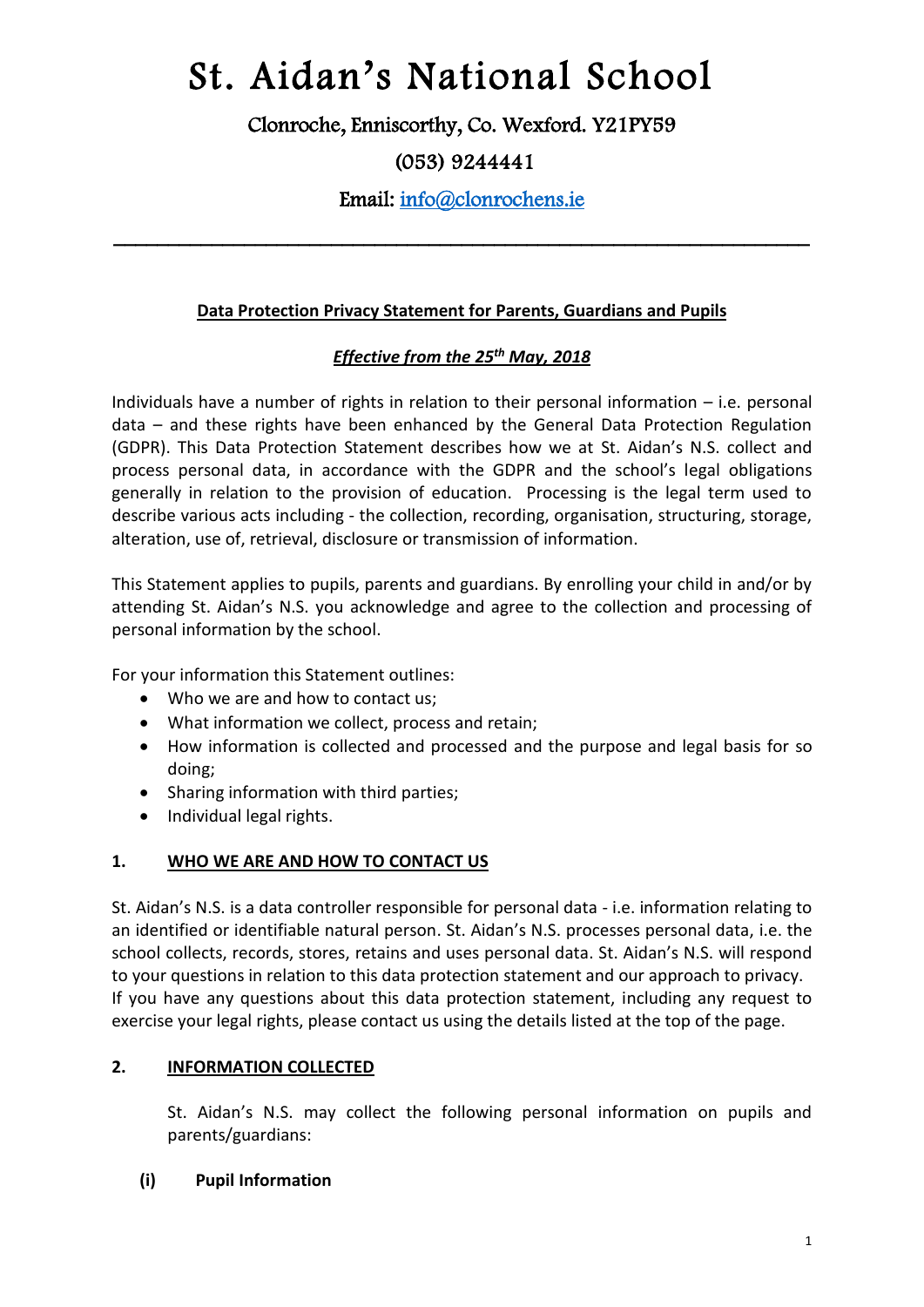Clonroche, Enniscorthy, Co. Wexford. Y21PY59

## (053) 9244441

Email: [info@clonrochens.ie](mailto:info@clonrochens.ie) 

\_\_\_\_\_\_\_\_\_\_\_\_\_\_\_\_\_\_\_\_\_\_\_\_\_\_\_\_\_\_\_\_\_\_\_\_\_\_\_\_\_\_\_\_\_\_\_\_\_\_\_\_\_\_\_\_\_\_\_\_\_\_\_\_

- Personal details such as name, address, date of birth, gender, PPS number, nationality, ethnic/ cultural background, emergency contact information and information in relation to the pupil's family as may be required,
- Any Special Education Needs (SEN),
- Any Child Protection information,
- Academic records, school reports, pupil learning needs, pupil behaviour needs, permission for access to educational reports, individual education and learning support plans,
- Personal pupil profiles (including whether English is the pupil's first language or if exempt from any subjects e.g. Irish or religion),
- Psychological referral/assessment documentation and permission for access to psychological reports,
- Information for the Primary Online Database (POD),
- Information for Special Educational Needs Organiser (SENO),
- Information for TUSLA (the Child and Family Agency) and/or the Health Service Executive (HSE),
- Attendance records and explanatory notes in relation to absences,
- Disciplinary records including notes that may be held by the teacher(s), incident and accident reports, investigations and sanctions if imposed,
- Permission notes in respect of school activities e.g. school tours/trips and outings, extra-curricular activities, (including Curricular, RSE/Stay Safe Programme(s)),
- Photographs and recorded images of pupil(s) (including at school events),
- School Transport information.
- CCTV footage and other information obtained through electronic means,

## **(ii) Sensitive Personal Information – Pupils**

St. Aidan's N.S. may collect and process the following special categories of more sensitive personal information such as:

- Information about pupil's health, medical certificates, medical needs, allergies and consent for administration of medicine,
- Religious belief and confirmation of engagement or not in Religious Sacraments,
- Membership of the Traveller Community,
- Racial or Ethnic origin.

## **(iii) Parent / Guardian Information**

St. Aidan's N.S. may collect and process the following personal information from parents/guardians such as: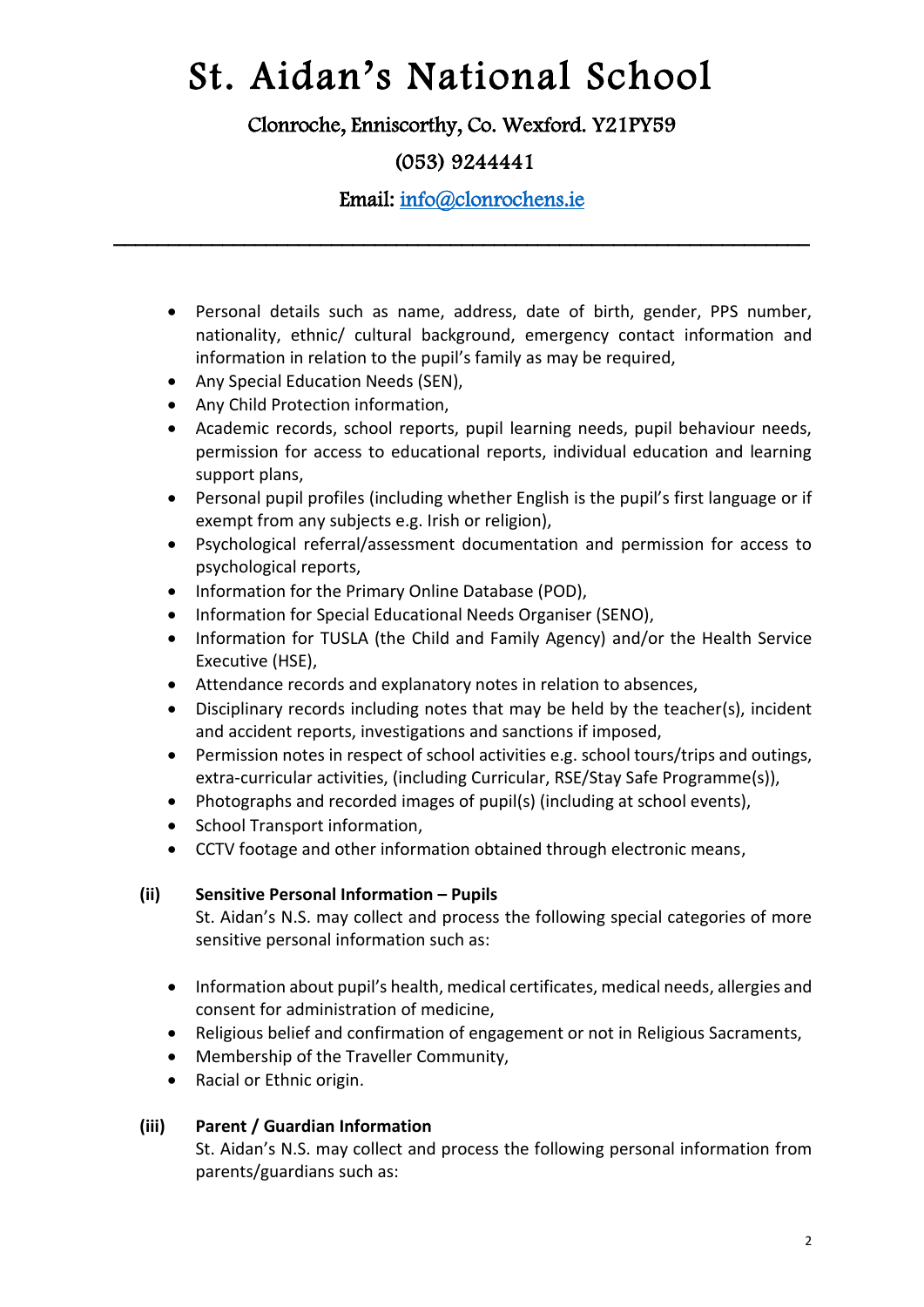Clonroche, Enniscorthy, Co. Wexford. Y21PY59

## (053) 9244441

Email: [info@clonrochens.ie](mailto:info@clonrochens.ie) 

\_\_\_\_\_\_\_\_\_\_\_\_\_\_\_\_\_\_\_\_\_\_\_\_\_\_\_\_\_\_\_\_\_\_\_\_\_\_\_\_\_\_\_\_\_\_\_\_\_\_\_\_\_\_\_\_\_\_\_\_\_\_\_\_

- Contact details of parent / guardian e.g. name, address, email address, telephone number(s)
- Information regarding legal orders in respect of any family law disputes in respect of guardianship, custody or access,
- Occupation and nationality,
- Number of children, position of pupil(s) in family,
- Consent in respect of medical/other emergencies,
- Consent in respect of school activities e.g. school tours/trips and outings, extracurricular activities,
- Consent to publish photographs and schoolwork of pupils on school website/ print media/ social media etc.,
- Records, correspondence or notes arising from interaction with Parents / Guardians.

## **3. PURPOSE & LEGAL BASIS FOR COLLECTING & PROCESSING INFORMATION**

St. Aidan's N.S. collects and processes personal information (as listed above) about pupils and parents / guardians for a variety of purposes and relies on a number of legal grounds to do so. St. Aidan's N.S. requires this information to perform our duties and responsibilities and to comply with our legal and statutory obligations. In addition, St. Aidan's N.S. requires this personal information to pursue the legitimate interests of the school and our dealings with relevant third parties (see below). The legitimate interests upon which we rely is the effective operation and management of St. Aidan's N.S. and managing the education and welfare needs of our pupils. St. Aidan's N.S. processes personal data on the basis of the following lawful purposes:

## **a) Legal Obligation**

St. Aidan's N.S. collects and process personal information to comply with our legal and statutory obligations, including, but not limited to those under the Education Act 1998 (as Amended), the Education (Welfare) Act 2000, the Education for Persons with Special Educational Needs (EPSEN) Act 2004, the Health Act 1947, the Children First Act 2015, the Child Protection Procedures for Primary and Post-Primary Schools 2017, the Teaching Council Acts 2001-2015 and Safety Health and Welfare at Work legislation

#### **b) Legitimate Interests**

St. Aidan's N.S. may also process personal information to: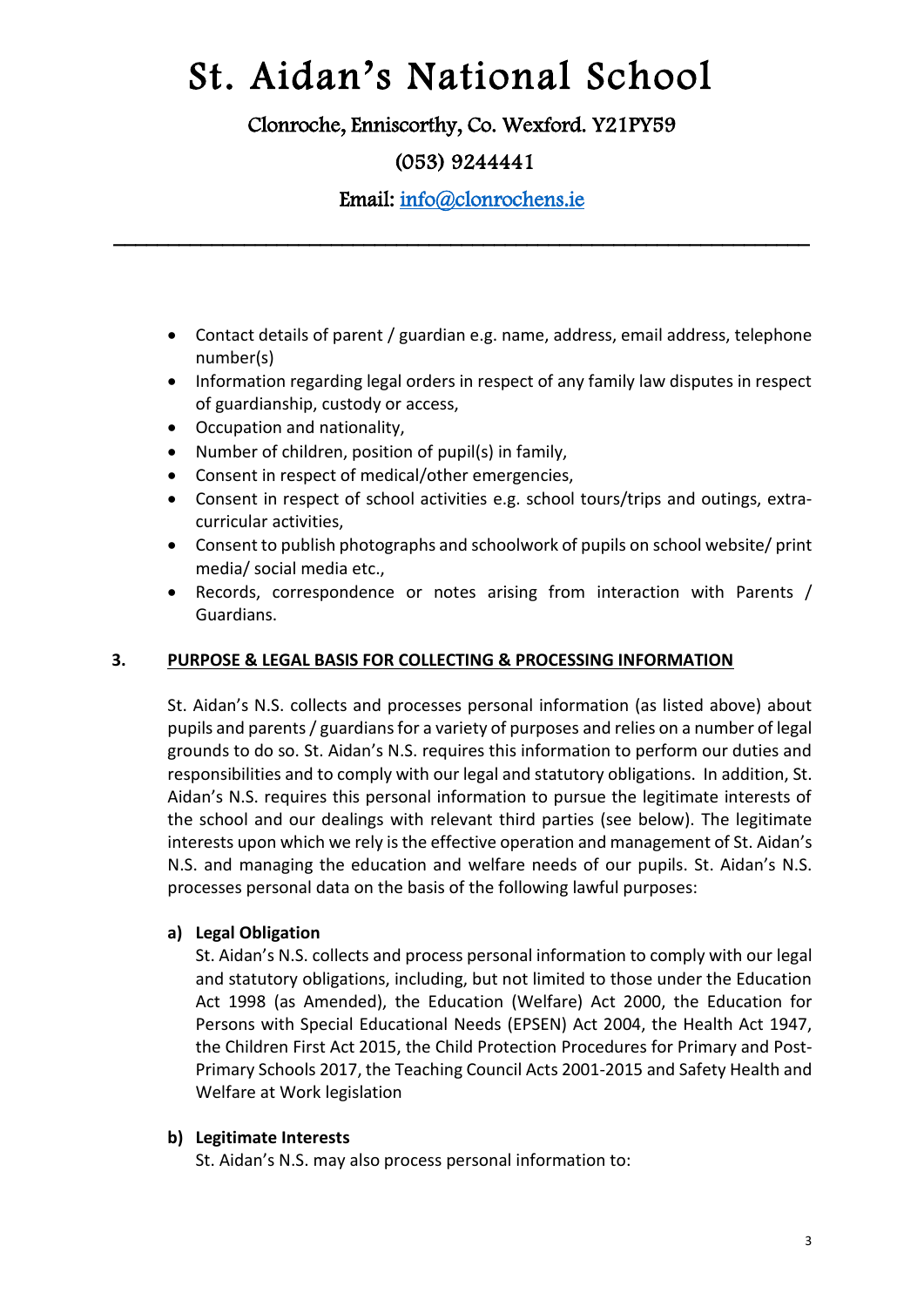Clonroche, Enniscorthy, Co. Wexford. Y21PY59

## (053) 9244441

Email: [info@clonrochens.ie](mailto:info@clonrochens.ie) 

\_\_\_\_\_\_\_\_\_\_\_\_\_\_\_\_\_\_\_\_\_\_\_\_\_\_\_\_\_\_\_\_\_\_\_\_\_\_\_\_\_\_\_\_\_\_\_\_\_\_\_\_\_\_\_\_\_\_\_\_\_\_\_\_

- Enable Pupils to develop to their full potential and meet the educational, social, physical and emotional requirements of the pupil,
- Enable Parents and Guardians to be contacted in the case of emergency, school closures and to inform Parents and Guardians of their child's educational progress,
- Secure and benefit from the support and services of relevant third parties.

## **c) Consent**

St. Aidan's N.S. sometimes process some of pupils' personal information with consent e.g. photograph which may be displayed on the school's website or on social media platforms or in the print media. Please note that consent can be withdrawn at any time by contacting the school.

## **4. HOW PERSONAL INFORMATION IS COLLECTED**

## **(i) Pupils**

St. Aidan's N.S. collect personal information about pupils through the enrolment process and/or through expressions of interest in relation to enrolment. Additional information is collected from third parties, including former schools and through school activities and general interaction(s) during the course of the pupil's time at St. Aidan's N.S.

## **(ii) Parents and Guardians**

St. Aidan's N.S. collect personal information about parents and guardians through the enrolment process or expressions of interest for enrolment. We collect additional personal information through general interaction during the course of the pupil'stime at St. Aidan's N.S.

## **5. INFORMATION AND THIRD PARTIES**

St. Aidan's N.S. may receive from, share and/or transfer information to a range of third parties such as the following:

- *The Department of Education and Skills*
- *TUSLA / the Child and Family Agency*
- *The National Council for Special Education*
- *National Educational Psychological Service (NEPS)*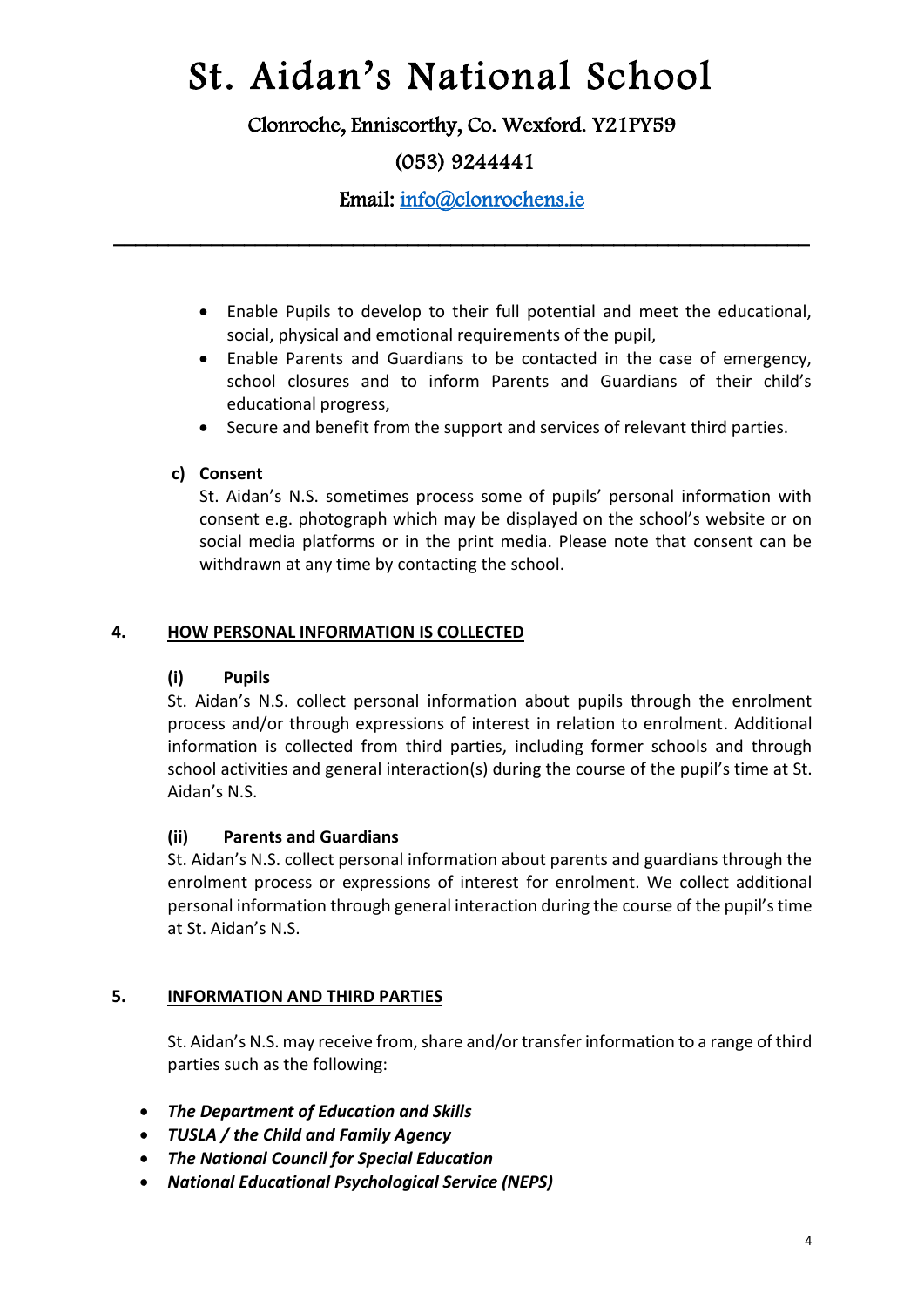Clonroche, Enniscorthy, Co. Wexford. Y21PY59

## (053) 9244441

Email: [info@clonrochens.ie](mailto:info@clonrochens.ie) 

\_\_\_\_\_\_\_\_\_\_\_\_\_\_\_\_\_\_\_\_\_\_\_\_\_\_\_\_\_\_\_\_\_\_\_\_\_\_\_\_\_\_\_\_\_\_\_\_\_\_\_\_\_\_\_\_\_\_\_\_\_\_\_\_

- *Department of Social Protection and/or other state benefit providers*
- *An Garda Síochána*
- *School Insurance Provider*
- *Third Party Service Providers*: We may share personal information with third party service providers that perform services and functions at our direction and on our behalf such as our accountants, IT service providers including, printers, lawyers and other advisors, and providers of security and administrative services, including data processing / cloud storage service providers e.g. Aladdin (online administrative tool), Sugar Sync (cloud storage) and Google Drive (cloud storage)**.**

## **6. DATA RETENTION**

We will only retain personal information for as long as it is necessary to fulfil the purposes the information was collected for, including any legal, accounting or reporting requirements.

## **7. TRANSFER OF PERSONAL INFORMATION OUTSIDE THE EUROPEAN UNION**

St. Aidan's N.S. may transfer the personal information we collect to countries outside the EU. Where there is no adequacy decision by the European Commission in respect of any such country that means that that country is deemed not to provide an adequate level of protection for your data. However, to ensure personal information does receive an adequate level of protection we will in such circumstances put in place appropriate measures such as the use of model contractual clauses as approved by the European Commission to ensure personal information is treated by those third parties in ways that are consistent with respect to EU and Irish Laws on Data Protection.

## **8. INDIVIDUAL RIGHTS**

Individuals have several rights under GDPR which in certain circumstances are limited and/or constrained. These individual rights include the right  $-$  free of charge and subject to any limitations as may apply – to:

- **1.** Request a copy of the personal information held about the individual;
- **2.** Rectify any inaccurate personal data held about the individual;
- **3.** Erase personal information held about the individual;
- **4.** Restrict the processing of individual personal information;
- **5.** Object to the use of individual personal information for our legitimate interests;